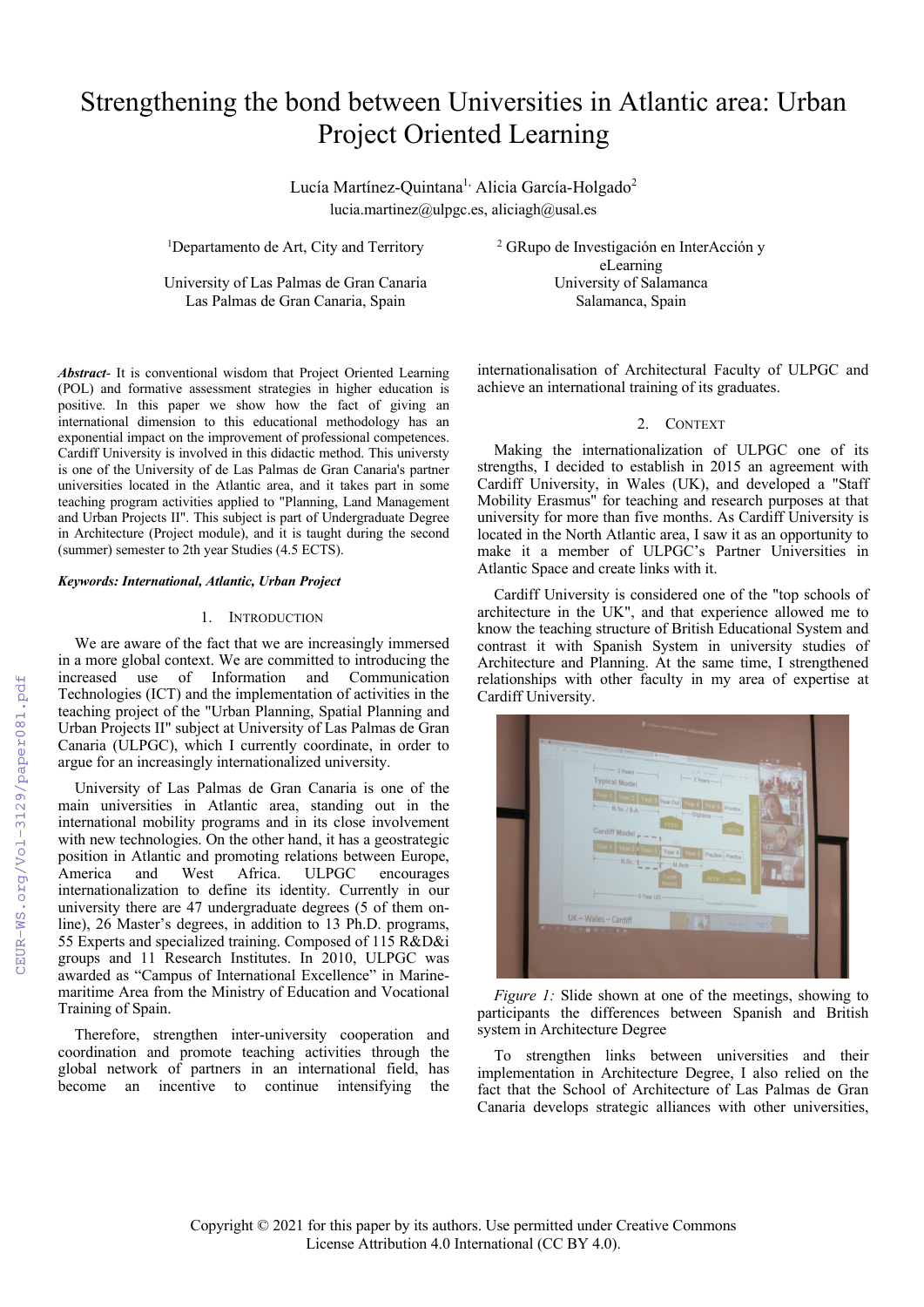and has a Assistant Director of Internationalisation and Cooperation to advise and manage different mobility programmes, both at national level (SICUE programme) and in Europe (Erasmus+ programme) or with universities in Latin America and United States (MUNDUS programme).

# *A. Aplication*

In order to support the ULPGC's internationalisation plan, I have strengthened this relationship between ULPGC and Cardiff University by bringing it into my classroom space and applying it to some teaching activities in the "Planning, Land Management and Urban Projects II" subject, which I currently coordinate. In its teaching programme, I have incorporated joint activities for debate and reflection through Information and Communication Techniques (ICT).

Attempts are being made to apply and develop even more the use of Information and Communication Technologies in teaching, with the aim of broadening horizons as a producer of useful knowledge. It really is imperative that higher education tends to "teach to learn", not focusing exclusively on the development of memory, but on the improvement of critical intelligence, on "know-how" (fact that at present it bets essentially to prepare for the professional world), and openness towards new and interesting realities (Zabala & Arnau, 2014, p. 149)

We have noted that these new realities can reach students through debate and reflection with other partner universities and participants in the same common space, the Atlantic area. Inducing students to know other procedures of territorial analysis and project resolution in urban areas, making them sensitive and receptive to other cultures, other procedures, and making them tolerant of differences. According to Pujolas (2008), cooperative learning is the ideal framework to respond to three educational emergencies: education for dialogue, education for coexistence and education for solidarity.

## *B. Objectives*

Whith the implementation of this educational methodology, I intend to:

Strengthen and improve methodological processes of learning among universities and ensure adaptability to new educational technologies in the training of our students.

Intensify the internationalization of ULPGC's Architectural Studies Degree, building a globally empowered network of partners, and incorporating them in some teaching activities, in order to make the international training of our students particularly important.

| $\Omega$<br>AFP 2020-21 -          |                                                                                                                                                                                                                    |               | Q. MI (Ber - & @ Lick Martinez Quinture)                                                       |  |  |
|------------------------------------|--------------------------------------------------------------------------------------------------------------------------------------------------------------------------------------------------------------------|---------------|------------------------------------------------------------------------------------------------|--|--|
| 43918                              |                                                                                                                                                                                                                    |               | MEETING Cardiff University - University of Las Palmas de Gran Canaria                          |  |  |
| A Activar ediction del curva       |                                                                                                                                                                                                                    |               | ENTREGA para la PRESENTACIÓN PÚBLICA Cardiff - Las Palmas de GC 3 Parms requieren calificación |  |  |
| · Gilter configuración de<br>Cuno. | Los goupons seleccionados para presentar na trabajo en al encuentro antes la Universidad de Cardiff y la Universidad de Las Palmas de Gran Canaria, pueden subir nu presentación en esta tanza del Campus Virtual. |               |                                                                                                |  |  |
| <b>Winnissanne</b>                 | Teherbert, Architecture of Tenitories, Design Brief                                                                                                                                                                |               |                                                                                                |  |  |
| <b>ED Libro de Calificaciones</b>  | SESSION 1                                                                                                                                                                                                          |               | TRACHING EXCHANGE SESSION: CARDIFF - LAS PALMAS DE GRAN CANARIA                                |  |  |
| Sectional                          |                                                                                                                                                                                                                    | 10.45         | <b>Intra</b>                                                                                   |  |  |
| <b>Witerston</b>                   | CARDIFF                                                                                                                                                                                                            | 10.50         | Marga Munac's intro                                                                            |  |  |
| ٠<br>Actividades                   |                                                                                                                                                                                                                    | 10.53         | Treberbert, Anthibecture of Tembories, Group world-                                            |  |  |
| <br>distancias                     |                                                                                                                                                                                                                    |               | Imax, 12 minutes presentation)                                                                 |  |  |
|                                    |                                                                                                                                                                                                                    | 11.05         | Privansha Kamdar (max, 10 minutes presentation)                                                |  |  |
| <br><b>Kingdiverburner</b>         |                                                                                                                                                                                                                    | S minutes gap |                                                                                                |  |  |
| 4000005                            | LAS RAIMAS                                                                                                                                                                                                         | 11, 20        | Lucia Martinez's inter-                                                                        |  |  |
| <b>ALF</b> Forms                   |                                                                                                                                                                                                                    | 11.25         | Group 1 (max. 15 minutes presentation)                                                         |  |  |
| <br>distriction                    |                                                                                                                                                                                                                    | 11.40         | Group 2 lmax, 15 minutes presentation)                                                         |  |  |
| $\leq$ larger                      |                                                                                                                                                                                                                    | 5 minutes gap |                                                                                                |  |  |
|                                    | DISCUSSION                                                                                                                                                                                                         | 12:00         | Discussion                                                                                     |  |  |
| <br>Videoconferencias e-<br>Tuter  |                                                                                                                                                                                                                    | 12.33         | <b>DUD</b>                                                                                     |  |  |

*Figure 2:* Publication of the teaching activity between Cardiff University and University of Las Palmas de Gran Canaria, on ULPGC's Virtual Campus

Establish contemporary teaching scenarios with other universities from Atlantic space, which enhance Atlanticity and allow society to perceive ULPGC as a truly internationalized University.

Promote interaction between our students and students from other universities, through specific activities developed in higher education, thus encouraging active participation and participants' language skills in interest of ULPGC's internationalisation plan.



*Figure 3*: Public defense in front of classmates

Commit to an intercultural knowledge transfer that allows students to know new realities, other ways of doing, and to develop in them critical intelligence. Planning, "although often formed in response to very particular problems in specific contexts, has always extended beyond borders" (Friedmann, 2010, p.313).

## 3. DESCRIPTION

"Planning, Land Management and Urban Projects II" subject is attached to ULPGC's Department of Art, City and Territory, and belongs to project module. It is taught in the 4<sup>th</sup> semester of Architectural Studies degree, with a teaching load of 4.5 ECTS ((European Credit Transfer System). This subject covered such issues as approach to conception, practice and development of small-scale urban projects. Student acquires the ability to design elementary urban plots. Student addresses the physical environment, the social environment and the theory and history of urban layout, acquiring the appropriate knowledge of the architectural, urban and landscape traditions of the Atlantic Space, and Canarian and Western culture. In short, students are introduced to the concept of "site", meaning "not only the environment where a building can be built, but also the geographical place where it is located, the geological environment that surrounds it" (Luçart, 1953, p. 495).

The respective competencies assigned to this subject are four (which correspond to some of the core competencias): CG1, CG6, CG7 and CG8) plus an additional two competencies (which are specific to Project Module): CY2 and CY12

- CG1 Analysis and synthesis capacity
- CG6 Problem solving
- CG7 Decision making
- CG8 Critical thinking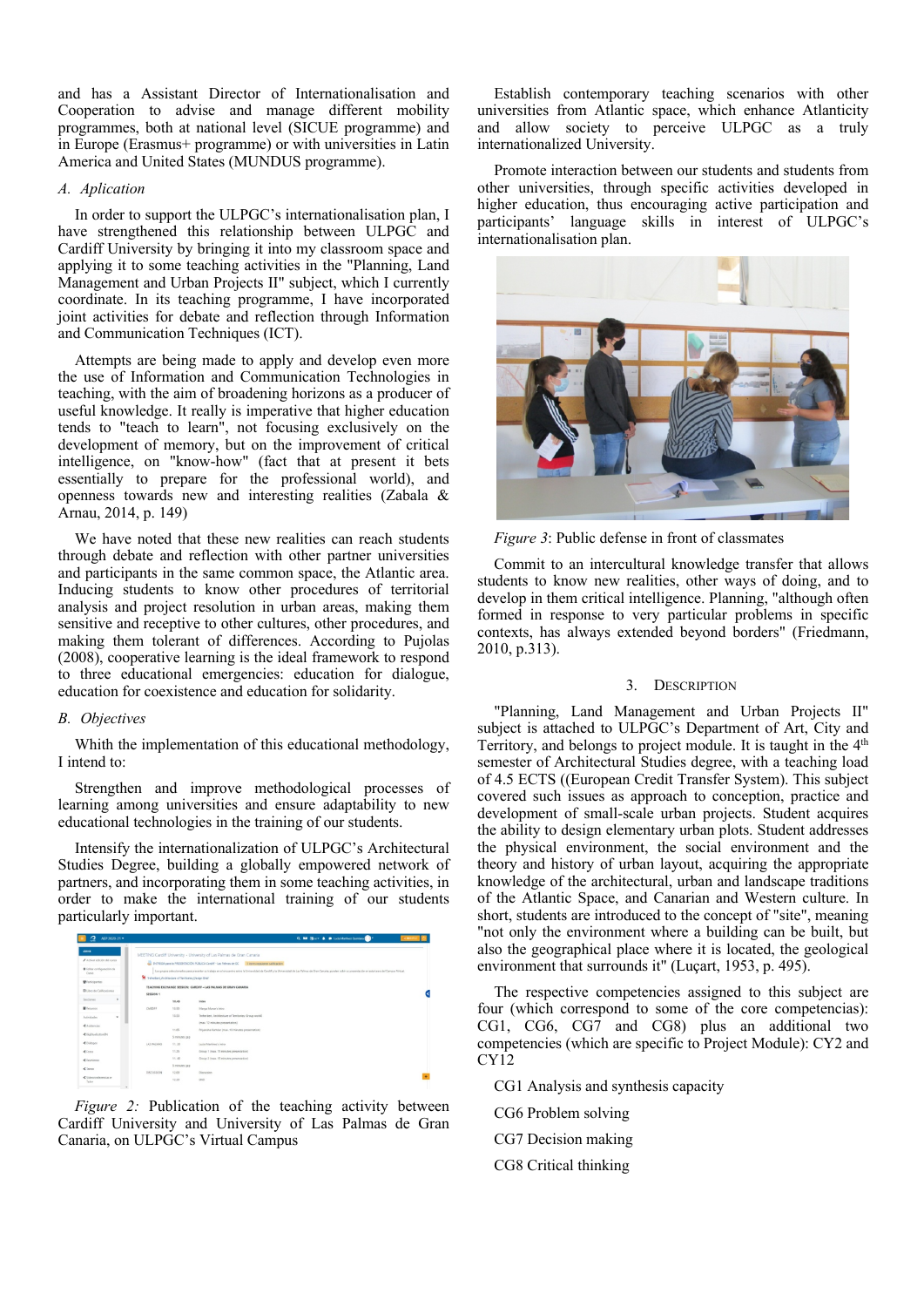CY2 Ability to design, practice and define urban projects

CY12 Capacity to design and implement elementary urban plots

And goals for learning are four, all of them interrelated with the competencies mentioned above:

OB1.- Have the ability to distinguish compact city from open-plan city. (CG1)

OB2.- Achieve the ability to read deficiencies and distortions of an urban grid or an urban area. (CG 6; CG8)

OB3.- Acquire a level of disciplinary culture, both theoretical and project, to be able to respond to an urban problem. (CG 7; CY2)

OB4.- Address, through urban project, an answer that rebalances the bad conformation of a small fragment of the city. (CG 7; CG8; CY 12)

# *A. Methodology*

A didactic methodology oriented on Project Oiented Learning (POL), will allow students to assimilate the contents, both theoretical and practical, of the classes taught. Students approach learning tasks about urban projects and cities, in order to deepen how to design an urban Project.

The methodology used in this activities affects both face-toface and off-site teaching. With a total of 4.5 ECTS that make up the subject. 50% is face-to-face teaching, and is carried out with the direct intervention of the professor (2.25 ECTS teaching credits), and the other 50% is self-learning, carried out autonomously by the student, which is quite significant given that students will require autonomous dedication to assimilate theoretical contents and develop practical skills as well.

# WITNESSING ACTIVITIES (2,25 ECTS), involve:

Lectures (0,375 ECTS). They are based on prior reading by students of a number of publications with different degrees of difficulty and subsequent joint debate in seminar dynamics. They should be understood as the construction of a small urban culture, and base their reason on the theoretical training of students, through study and reflection for a basic understanding of cities, in which it is noteworthy the relation architecture/city as a key relation for understanding of the urban fact.

Practical Classes / Analysis workshop (0,675 ECTS). They consist of reading the area in which the project intervention will be deployed later. In this process, a small fragment of the city is analyzed in order for its study to reveal the rules and general constitutive keys of the place to students. A reading that will tend to reveal the forms of the space and of the architectures, the functional contents existing in the area of study and the diverse orders that constitute and explain that place.

Practical classes / Project workshop (1,05 ECTS). It occupies the great weight of the witnessing activities. In the project classes the intervention of the urban project will be determined according to the conclusions of the analysis and the given program. The form parameters of the different free spaces and the typological options of the housing groups will be defined.

Evaluation (0,15 ECTS). In the evaluation of group work, techniques are applied to organize the work of the project, so that the participation of all members of the group is essential for the final success. (Valero-García, 2007, p. 7). This activity is where the partner universities also participate, because it is the pooling of project making and where the different realities of the Atlantic space are verified.



*Figure 4*: Classroom exhibition of the work produced in the Analysis Workshop

#### *B. Procedure*

Two meetings took place: one at the end of the Analysis Workshop and the other one at the end of the Project Workshop. The procedure was as follows:

|        | SESSION 1                        |                                                   | $\left 0\right\rangle$ $\left 0\right\rangle$ $\left 0\right\rangle$ . Construction of the state of the construction of the construction of the construction of the construction of the construction of the construction of the construction of the construction<br>$\cdots \;\; + \;\; \bigcirc \;\; \Omega \; : \; \bigcirc \; \mathrm{type} \; : \;\; \mathcal{C} \;\; \mathrm{before} \; : \; \forall \;\; \mathrm{free} \;\; .$<br>M.<br>TEACHING EXCHANGE SESSION: CARDIFF - LAS PALMAS |
|--------|----------------------------------|---------------------------------------------------|-----------------------------------------------------------------------------------------------------------------------------------------------------------------------------------------------------------------------------------------------------------------------------------------------------------------------------------------------------------------------------------------------------------------------------------------------------------------------------------------------|
|        | CARDIFF                          | 10.45<br>10.50<br>10.53                           | <b>CON MUNICIPAL</b><br>Intro<br>Marga's intro<br>Treherbert, Architecture of Territories, Group work                                                                                                                                                                                                                                                                                                                                                                                         |
|        | <b>LAS PALMAS</b>                | 11.05<br>5 minutes gap<br>11.20<br>11.25<br>11.40 | (max. 12 minutes presentation)<br>Priyansha Kamdar (max. 10 minutes presentation)<br>ъ<br>Lucia's intro<br>Group 1 (max. 15 minutes presentation)<br>Group 2 (max. 15 minutes presentation)                                                                                                                                                                                                                                                                                                   |
|        | <b>DISCUSSION</b>                | 5 minutes gap<br>12.00<br>12.20                   | <b>Discussion</b><br>END.                                                                                                                                                                                                                                                                                                                                                                                                                                                                     |
|        | <b>SESSION 2</b>                 |                                                   |                                                                                                                                                                                                                                                                                                                                                                                                                                                                                               |
| $\sim$ | CARDIFF<br><b>B G G O W</b><br>۰ | 12.45<br>12.50                                    | Intro<br>Marga's intro                                                                                                                                                                                                                                                                                                                                                                                                                                                                        |

*Figure 5*: Organization of one of the sessions held in the exchange between ULPGC and Cardiff University

Both universals previously agree on the most specific dates for the sharing, within their teaching programs.

During the development of teaching activities each partner university preselects the most relevant and conducive projects to generate discussion. The development time of this activity is 3.75 hours and as time is limited, it is impossible for all the work carried out in the course to be exhibited.

Virtual space of collaborative work is created through ICT (this academic year 2020/21 we used Zoom), establishing an access password which is published in the virtual campus of the subject, to facilitate the access of all participants.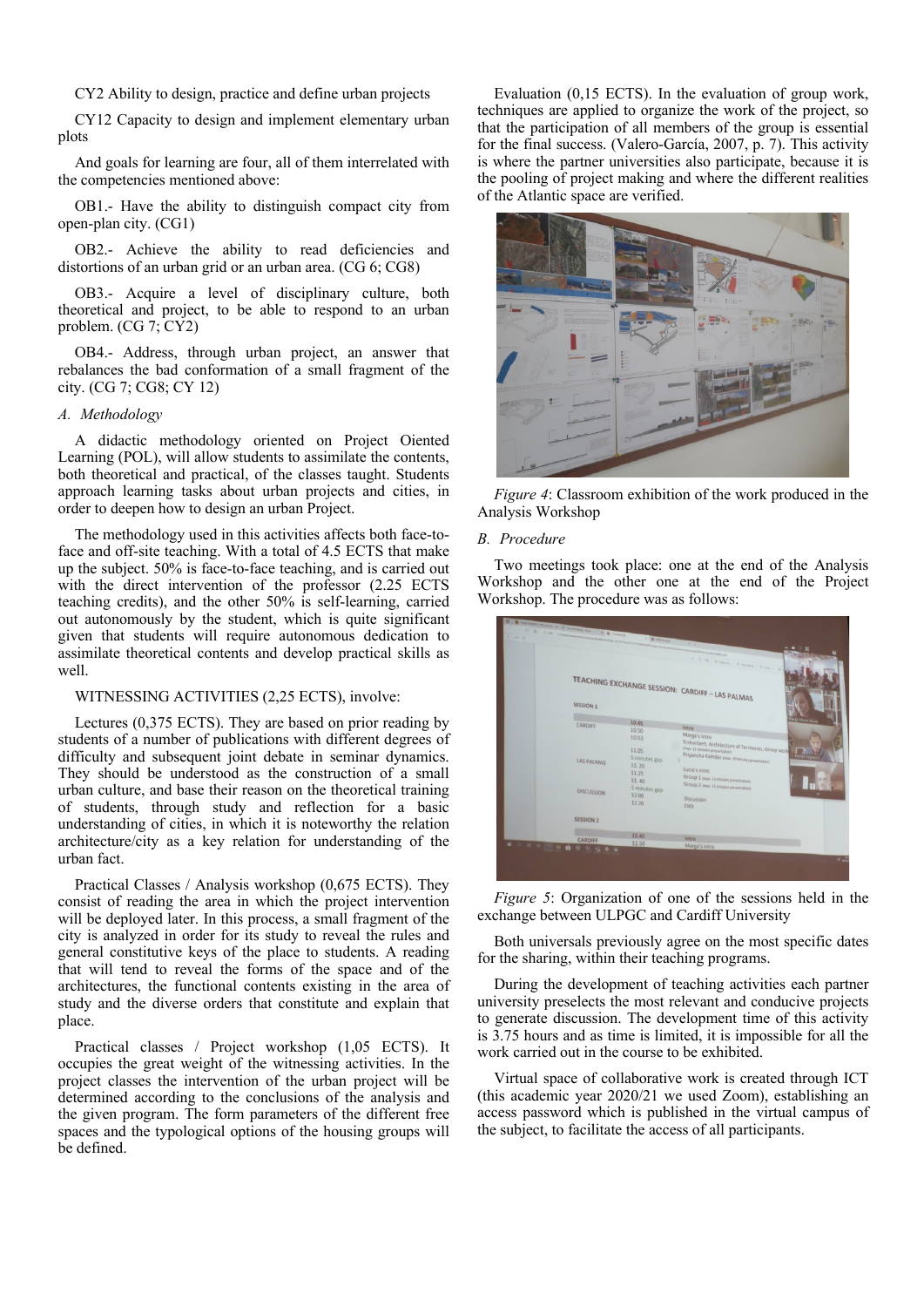This activity is developed, involving both students and teachers from partner universities. This procedure consists on exposing, in English language, the pre-selected students works, both the work of Analysis phase and Urban Project pase.



*Figure 6*: Presentation and advocacy of a ULPGC's project using Zoom

This activity is computed in the teaching program of the subject as "examination and review", since the exposed work is evaluating, emphasizing its strengths and weaknesses.

# 4. RESULTS

It is common knowledge that the internationalization of Universities requires a broadening of horizons and a strengthening of alliances between universities to strengthen their essential functions as a producer of knowledge, but for various reasons, not all students develop mobility activities at their training stage. Therefore, providing the great emerging development of ICT and the wide network of partner universities that the School of Architecture of the ULPGC has, my approach was to generate a feedback from my own experience "Staff Mobility Erasmus" and incorporate established international relations into classroom teaching activities.

# *A. Evaluation*

In order to achive an agile and effective evaluation, we performed it by "direct observation" and by "rubric":

Direct observation is about paying attention to how students behave during each joint activity: analyzing each action / reaction of students, and collecting and processing data on the four objectives: OB1, OB2, OB3 & OB4, detailed in the teaching guide.

This evaluation has allowed us to assess different aspects such as: attitude and participation in the classroom, as well as the application of the knowledge acquired, which demonstrates whether or not students have acquired the necessary level of disciplinary culture, both theoretical and project, to overcome this matter.

For the assessment by rubric we create a table, where the rows were the six evaluation criteria listed in the teaching guide as learning results that the student will have to achieve at the end of each task:

R1.- Student should be able to practice a reading of the place and deploy a small-scale urban project, being consistent with the place itself, and involving an operation to adds complexity. (This result links with competences: CG1; CG6; CG7; CG8; CY2 and CY12)

R2.- Ability to work by groups on developing small-scale urban intervention with residential fabric, as a critical response and disciplinary content to make it solid and consistent with urban fact in which they are inserted. (It overlaps with competences: CG7 and CG8)

R3.- Ability to perform urban análisis and construct correct synthesis. (This result links with competences: CG1 and CG8)

R4.- Ability to deal with small-scale urban problems. (It intersects with the competencies: CG6; CG7; CG8 and CY2)

R5.- Development of architectural and urban reasoning skills, and show a critical attitude to reality. (This result links with competences: CG8 and CY2)

R6.- Ability to decide the contents and forms of a smallscale urban project, that is, the figures that form public free spaces and architectures, layout and urban spaces. (It links with competences: CG8; CY2 and CY12)

In each column of this heading, the quality levels achieved for each criterion were quantified numerically (from 0 to 10).

The discussion generated at the end of the joint activities was especially useful in assessing interaction, and has allowed us to testify that the level of communication between the students of both universities has been good. It has also allowed students to become aware of their own thought process and have other procedures, as well as to detect and try to overcome the difficulties encountered in the learning process.

## *B. Results*

Following are the results achieved when we close contacts among universities from Atlantic área, through the "Planning, Land Management and Urban Projects II" subject:

Value our teaching activity, crossing the borders of our Atlantic space, with the use of Project Oriented Learning (POL) and more efficient formative evaluation strategies in the face of new challenges.

Offer a transfer of knowledge between universities and respond to the training demands of our students in the international arena, by giving students the opportunity to make contact with teaching realities of other foreign universities, although they do not develop mobility programmes.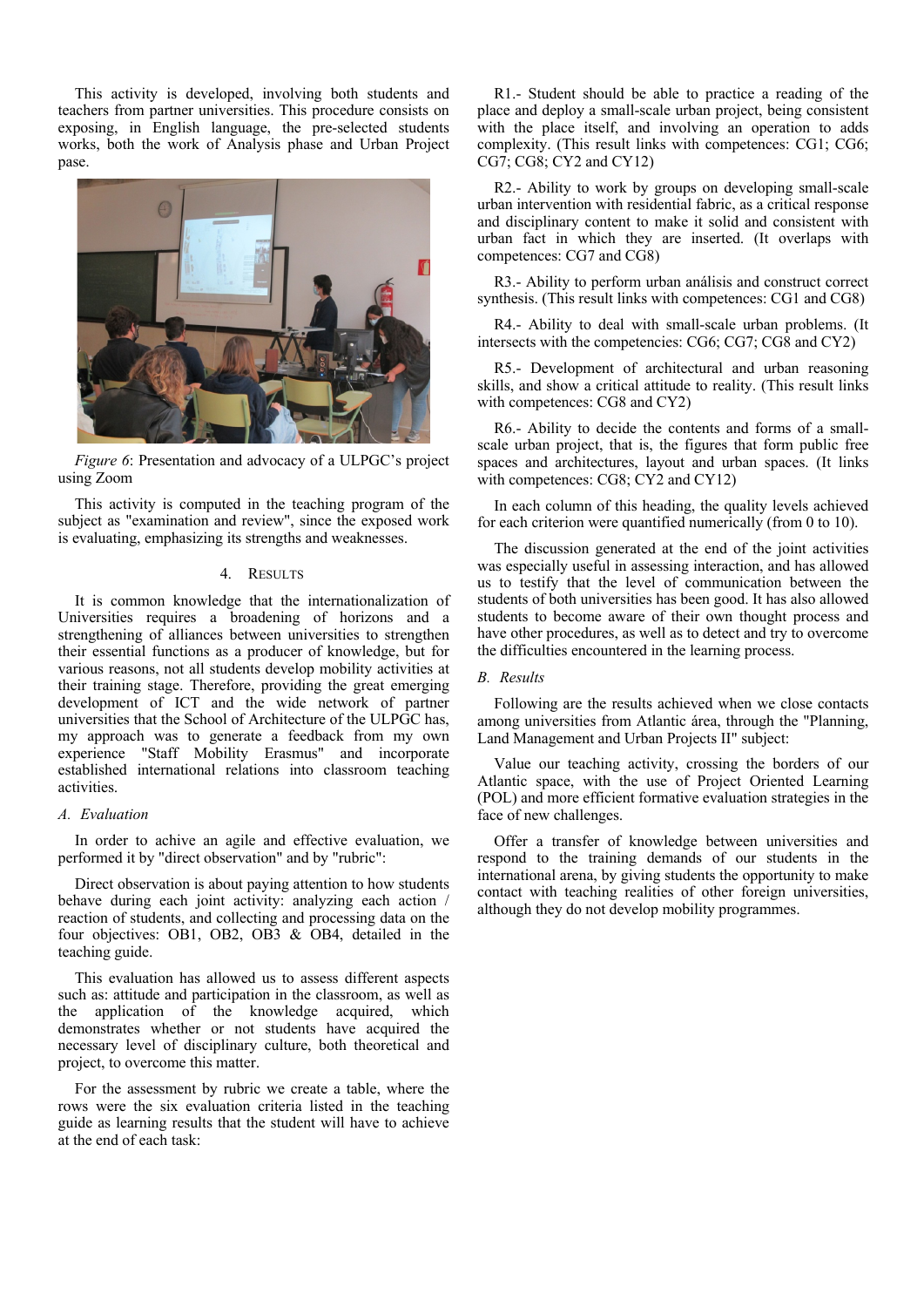

*Figure 7*: A group of students at Welsh School of Architecture at Cardiff University presenting their work to ULPGC student body

Bet on students, so that they can know other ways of doing, making them sensitive and receptive to other cultures, other procedures, and being tolerant of differences.

To demonstrate the significance of linguistic competence of all participants, within an increasingly emerging global market which has an impact on our society.

To ensure students an intercultural knowledge transfer, to open their minds and allow them to approach their professional future with greater maturity and complexity, by encouraging critical reasoning.

Enhance the use of ICT in the training of our students, seeking to internationalize teaching activity as a producer of useful, complex and diverse knowledge.

To encourage ULPGC's School of Architecture exchange, through its Subdirectorate of Internationalization and Cooperation, to develop new strategic alliances with other universities, in the search to promote and enhance the implementation of good practices in the field of quality and excellence in teaching.

Implement the aspects that make to ULPGC unique at university level, strengthening its Internationalization Plan and planning an innovation agenda to respond at the same speed as the new changes.

# 5. CONCLUSIONS

Although ULPGC is committed to promoting internationalization, in parallel it is necessary to value and reflect on pedagogical models, institutional teaching programs, and teaching structure of Architecture and Planning Studies in the context of globalization.

Incorporate educational methodologies into teaching programmes to strengthen links between partner universities, makes it possible to establish strategic alliances between teachers who share teaching objectives in the Atlantic area. And thereby, student will demonstrate to have acquired a level of disciplinary culture, understanding the place, the theoretical concepts, and the transfer of skills, by exposing and defending them adequately not only to their professors or classmates, but also to other foreign students involved in the activity.

The goal is to create positive synergies, optimizing resources and making commitments that aspire to a more plural and multicultural formation of our students, and to create scenarios for development with a shared value, which is Atlanticism.

The identification of symbols of the collective memory in these communities and their application in Urban Planning educational methodologies, strengthens an identity and common feeling of our Atlantic area, where the implementation of landscape and territory can be helpful in inter-university relations throughout our geographic area.

These actions applied to teaching activity bet on a quality, equity and internationalized education, to be solidly placed in the new landscape of globalization. This will allow our graduate students to face English language skills that are so necessary in these times of globalization and change, and to have a better capability in terms of labor supply in an increasingly changing world.

With the implementation of this Urban Project Oriented Learning methodology and giving it an international and institutional dimension, we intend to load students' learning with meanings. As Jean-Louis Déotte tells us "life are meeting, those meetings have a place, most of them are institutional" (Déotte, 2012, p. 136).

In a common environment, the Atlantic Ocean, a bridge linking Europe / West Africa / America, and having tested the benefits of these participatory teaching methodologies with Urban Project Oriented Learning, it remains for us to establish what other universities in this Atlantic area, not yet partners, may wish to join and become involved in this initiative which, jointly, is involved in participatory intercultural involved in participatory intercultural methodological procedures. This will allow us to consolidate ULPGC as reference of internationalization in the Atlantic.

#### **ACKNOWLEDGEMENTS**

The autor would like to thank Welsh School of Architecture at Cardiff University, including Ph.D. Marga Munar Bouza, for her availability and participation in the development of joint activities in this academic year 2020/21. She has allowed us to obtain rewarding results in the learning process of our students.

## **BIBLIOGRAPHY**

- Déotte, J.-L. (2012). *La ciudad porosa: Walter Benjamin y la arquitectura*. Santiago, Chile: L'Harmattan.
- Friedmann, J. (2010). Crossing Borders: Do Planning ideas travel? En P. Healey y R. Upton (Eds.), *Crossing Borders: Intenational Exchange and planning practices*. (pp. 313-328). Oxford, UK: Routledge.
- Luçart, A. (1953). *Formes, composition et lois d'armonie*. Paris, Francia: Vincent Fréal & Cie.
- Pujolas, P. (2008). *9 ideas clave: el aprendizaje cooperativo*. Barcelona, España: Graó.
- Valero-García, M. (2007). Las dificultades que tienes cuando haces PBL. En J. A. Marín (Ed.), *La Educación Superior hacia la Convergencia Europea: Modelos basados en el aprendizaje*. Guipúzcoa, España: Universidad de Mondragón.